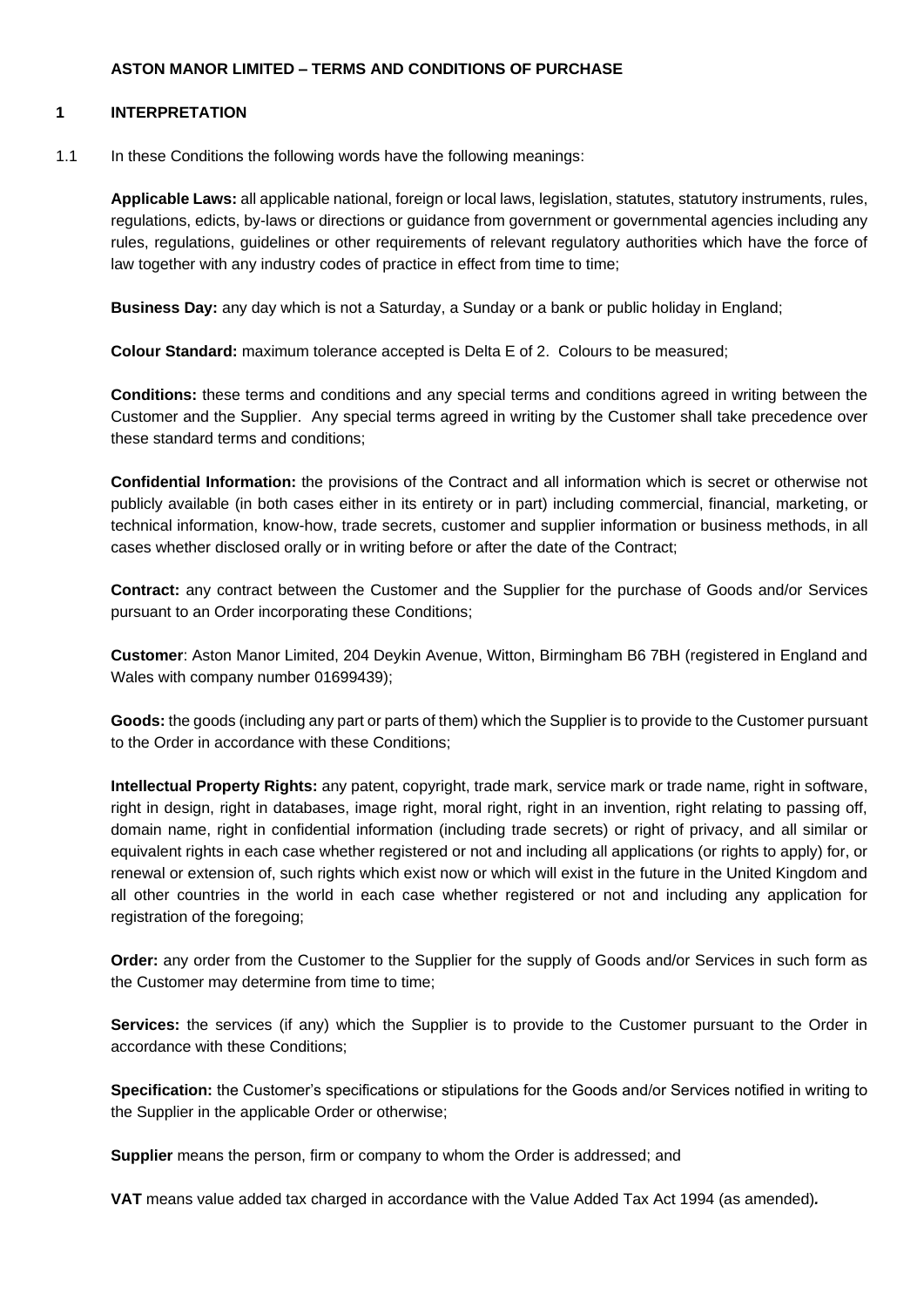### 1.2 **Drafting Conventions**

- (a) The headings to the Conditions are inserted for convenience only and shall not affect the interpretation or construction of these Conditions.
- (b) Words expressed in the singular shall include the plural and vice versa. References to a person include an individual, company, body corporate, corporation, unincorporated association, firm, partnership, or other legal entity.
- (c) The words "other", "including" and "in particular" shall not limit the generality of any preceding words or be construed as being limited to the same class as any preceding words where a wider construction is possible.
- (d) References to any legislation or legislative provision shall include (i) any subordinate legislation made under it, (ii) any provision which it has modified or re-enacted (whether with or without modification), and (iii) any provision which subsequently supersedes it or re-enacts it (whether with or without modification) whether made before or after the date of the Contract.

## **2 BASIS OF CONTRACT**

- 2.1 The Contract will be subject to these Conditions to the exclusion of all other terms and conditions (including any terms or conditions which the Supplier purports to apply under any quotation, order acknowledgement or any other document issued by the Supplier).
- 2.2 The Order is an offer made by the Customer to the Supplier and the Contract shall come into effect upon acceptance of the Order by the Supplier. Unless previously withdrawn by the Customer, Orders shall be deemed accepted if not rejected by the Supplier by notice in writing within seven days of their date. The Order number must be quoted on all correspondence and all invoices relating to such Order.
- 2.3 No Order shall be capable of acceptance by the Supplier unless it is in writing.

#### **3 GOODS/ SERVICES**

- 3.1 The Goods and/or Services shall be as set out on the Order and shall be provided in accordance with the Specification. Where Goods are manufactured with long lead times, or an agreed termination notice period is agreed in writing between the parties, the Supplier shall ensure that sufficient stocks are held under designation to the Customer to meet supply requirements during this notice period.
- 3.2 The Supplier will hold sufficient Goods to meet the requirements of the Customer at all times as continuity of supply is of the essence.
- 3.3 Where the Customer has agreed to provide forecasts:
	- (a) such forecasts shall be given in writing;
	- (b) forecasts shall not constitute orders and shall be subject to variation by the Customer;
	- (c) the Supplier accepts that forecasts are not binding, and the Supplier shall not be entitled to be compensated for any loss which it may sustain, suffer, or incur as a result of any forecasting error attributable to the Customer;
	- (d) if the Supplier anticipates that it will be unable to meet the requirements of a forecast:
		- (i) the Supplier shall inform the Customer in writing as soon as practicable; and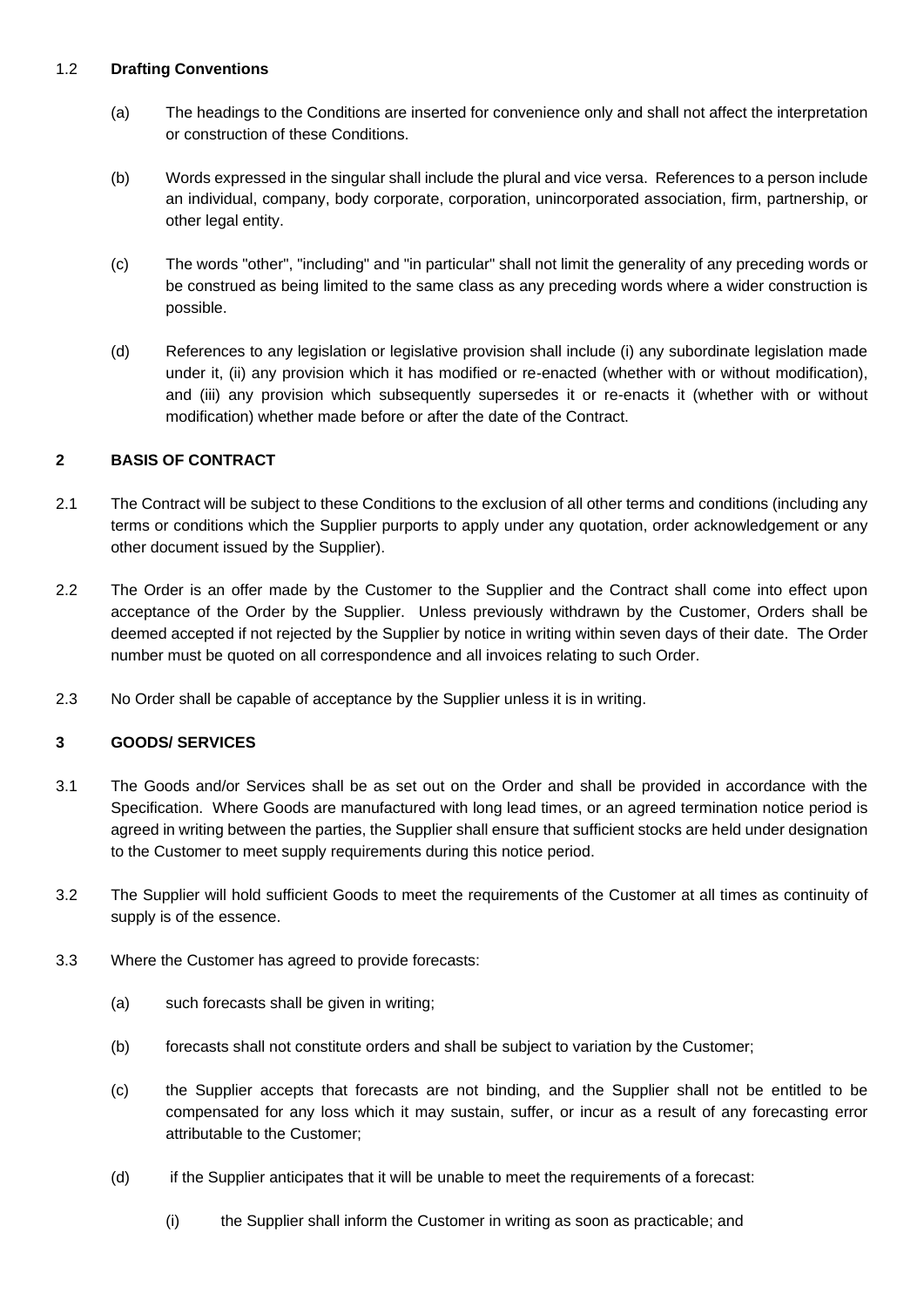(ii) without limiting any other right or remedy that the Customer may have, the Customer may at its option agree alternative delivery dates for the relevant Goods or obtain substitute Goods from a third party.

## **4 DELIVERY**

- 4.1 Delivery of the Goods shall take place strictly in accordance with the Customer's delivery instructions (including as to date, time, and location) whether given in the Order or separately.
- 4.2 Date and time of delivery are of the essence of the Contract. The Supplier shall deliver on the date and to the location specified in the Order. The Customer shall be under no obligation to accept delivery of the Goods before the specified delivery time, but reserves the right to do so.
- 4.3 The Supplier shall ensure that each delivery of the Goods is accompanied by a delivery note which shows the date of the Order, all relevant Customer and Supplier reference numbers including the Order number, the type and quantity of the Goods and, if the Order is being delivered by instalments, the outstanding balance of Goods remaining to be delivered.
- 4.4 The Customer shall not be obliged to accept quantities of the Goods which vary from those specified in the Specification or the Order. The Customer shall accept no responsibility for Goods delivered or Services performed in excess of the Order.
- 4.5 The Goods will be properly packed and secured in such a manner as to reach their destination undamaged and in good condition. The Customer shall not be obliged to return to the Supplier any packaging materials for the Goods.
- 4.6 The Supplier shall not deliver the Goods in instalments without the Customer's prior written consent. Where it is agreed that the Goods are delivered by instalments, they may be invoiced and paid for separately. However, failure by the Supplier to deliver any one instalment on time or at all shall entitle the Customer to the remedies set out at Condition [10.2](#page-5-0) (Warranties).

# **5 ACCEPTANCE**

- 5.1 The Customer shall not be deemed to have accepted any Goods until it has had a reasonable time to inspect them following delivery or after any latent defect has become apparent. For the avoidance of doubt no inspection or testing by the Customer whether before or after delivery of the Goods nor the signing of any delivery note or other document acknowledging physical receipt of any Goods shall be deemed to constitute or evidence acceptance or approval of the Goods for the purposes of the Sale of Goods Act 1979 (as amended) nor be deemed a waiver of the Customer's rights either to cancel or return all or any part thereof where the Goods are found to be defective or not in accordance with the Contract, Order and Specification.
- 5.2 The Supplier shall promptly keep the Customer informed of any matter of which it is or reasonably should, as supplier of the Goods, be aware relating to the storage, transportation, handling, assembly or use of the Goods by the Customer (including any Applicable Laws or advice from responsible or professional or legal bodies in respect of raw materials used in the manufacture of the Goods) and the actions it has taken or proposes to take and those that the Customer should take in relation to such matters.

## **6 TITLE AND RISK**

6.1 The Goods shall be at the risk of the Supplier until they are delivered and unloaded in accordance with the Contract when, without prejudice to any right of rejection which the Customer may have under the Contract or by law, title to and risk in the Goods shall pass to the Customer, provided that if the Customer pays for the Goods prior to delivery, title to the Goods shall pass to the Customer when payment is made.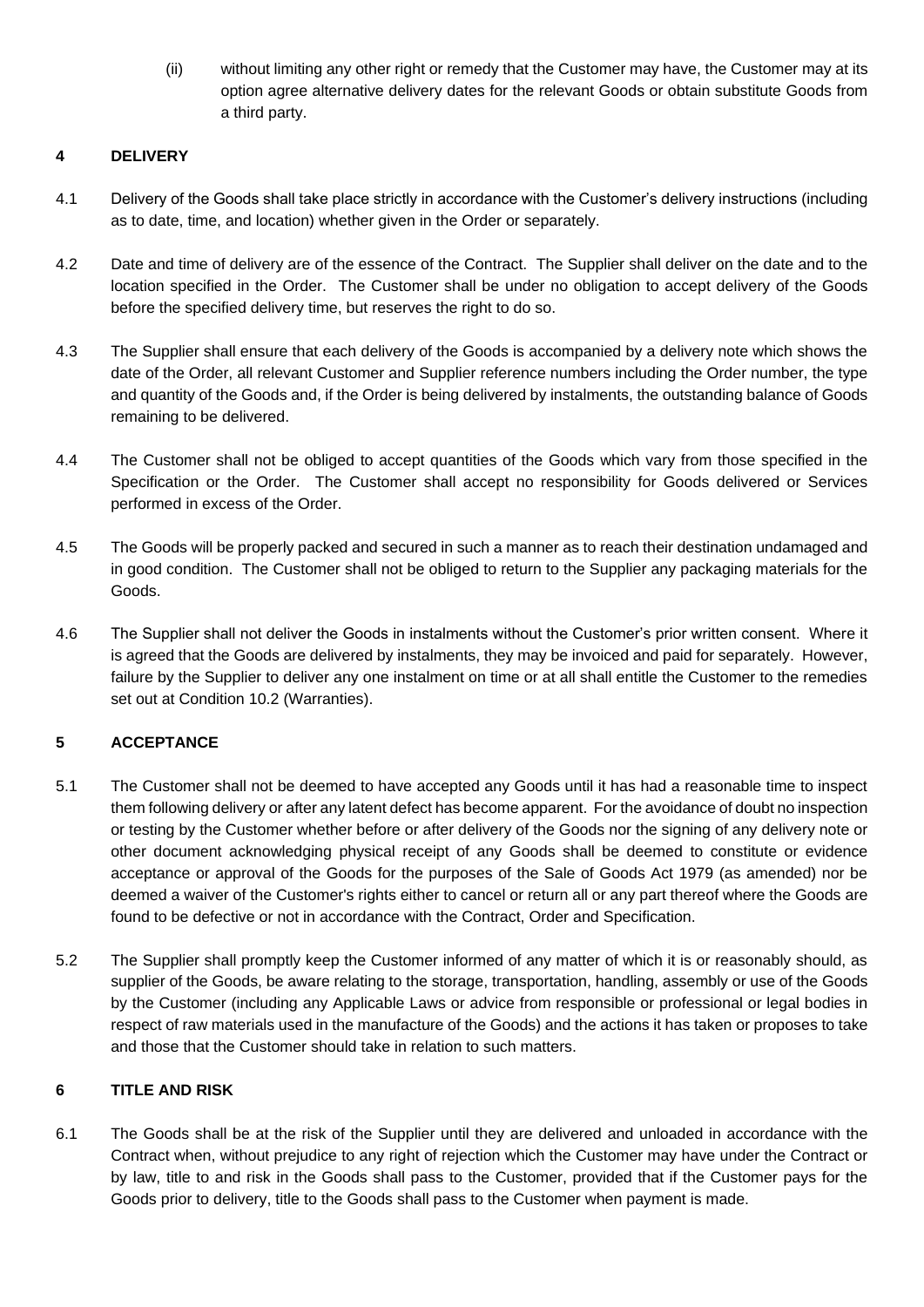## **7 PROVISION OF SERVICES**

- <span id="page-3-1"></span>7.1 If the Contract is for or includes Services to be performed by the Supplier then, the Supplier undertakes, represents, and warrants to the Customer that the Supplier shall:
	- (a) co-operate with the Customer in all matters relating to the Services, and comply with all reasonable instructions of the Customer;
	- (b) use personnel who are suitably skilled and experienced to perform the tasks assigned to them, and in sufficient number to ensure that the Supplier's obligations are fulfilled in accordance with the Contract;
	- (c) ensure that the Services will conform with all descriptions and specifications set out in the Order and the Specification, and that any deliverables shall be fit for any purpose expressly or impliedly made known to the Supplier by the Customer;
	- (d) provide all equipment, tools and vehicles and such other items as are required to provide the Services;
	- (e) use the best quality goods, materials, standards and techniques, and ensure that all goods and materials supplied and used in the Services or transferred to the Customer, will be free from defects in workmanship, installation and design;
	- (f) obtain and at all times maintain all necessary licences and consents, and comply with all Applicable Laws;
	- (g) observe all health and safety rules and regulations and any other security requirements that apply at any of the Customer's premises; and
	- (h) comply with any reasonable instructions and guidelines issued by the Customer from time to time.
- 7.2 Date and time of performance of the Services is of the essence of the Contract. The Services shall be provided so as to meet the dates set out in the Order.

## <span id="page-3-0"></span>**8 INTELLECTUAL PROPERTY**

- 8.1 All materials including any Specifications supplied by the Customer, and any copies made by or for the Supplier shall be the property of the Customer, shall only be used for the purposes of this Contract, shall be treated by the Supplier as strictly confidential and shall be returned by the Supplier immediately on request to the Customer at the Supplier's sole risk and cost.
- 8.2 Any and all Intellectual Property Rights created or acquired in the course of or as a result of any work carried out by the Supplier under or in pursuance of the Contract, whether in the Goods, Services, accompanying documents or otherwise shall, from the date of their creation or acquisition by the Supplier and otherwise promptly upon request by the Customer, belong exclusively, throughout the world, to the Customer.
- 8.3 The Supplier shall grant or procure the grant of an adequate licence or sub-licence to the Customer at no extra cost, of any Intellectual Property Rights which the Supplier does not own, incorporated or utilised in any work done by the Supplier for the Customer, or Goods or Services provided, in pursuance of the Contract sufficient to enable the Customer to make full use of such work, Goods or Services and to repair, update or maintain the work in which such results are incorporated.
- 8.4 The Supplier hereby agrees and undertakes promptly at the request of the Customer, but at its own cost, to do all such acts or deeds and execute all such documents as may be required by the Customer to give effect to the provisions and intentions of this Condition [8.](#page-3-0)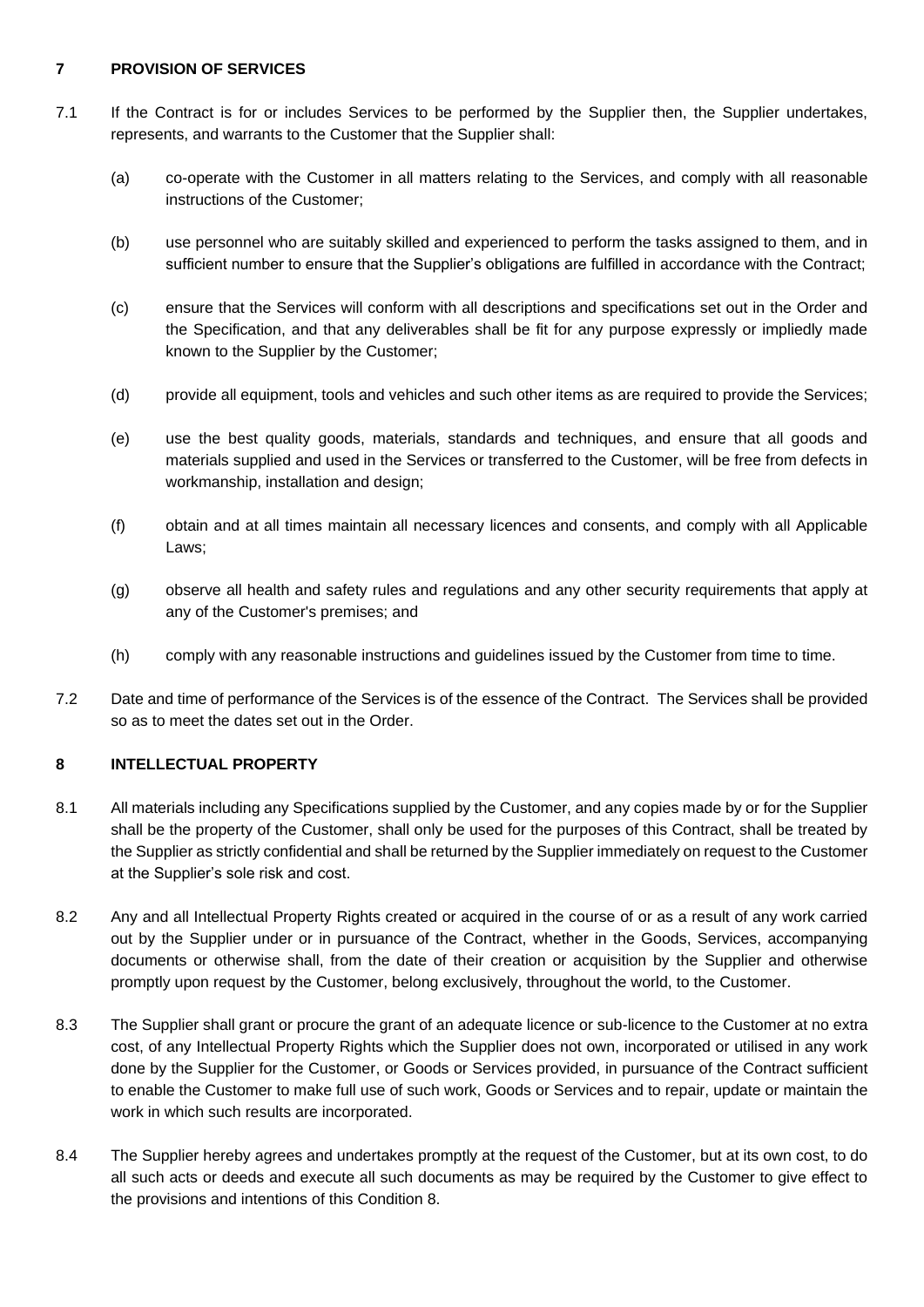### **9 PRICES AND PAYMENT**

- 9.1 The price of the Goods and/or Services shall be stated in the Order. The price shall be inclusive of all packaging, packing, labelling, export or import or other customs duties taxes or licences, insurance and delivery costs and all other costs incurred by the Supplier in relation to the Goods and their delivery unless otherwise specified in the Order.
- 9.2 The Customer shall make all payments in pounds sterling unless otherwise agreed by the Customer in the Order.
- 9.3 All sums payable under the Contract are exclusive of VAT which shall be added if appropriate at the rate prevailing at the relevant tax point but inclusive of any other applicable tax or duty payable upon such sums.
- 9.4 The Supplier may only invoice the Customer on or after delivery of the Goods or completion of the performance of the Services and invoices submitted early shall be deemed received on the date of delivery of the Goods or date of completion of the performance of the Services. Invoices shall be in such form as the Customer specifies from time to time and the Customer's Order number shall be quoted clearly on each invoice and on all invoice correspondence and advice notes.
- 9.5 Unless otherwise stated in the Order, the Customer shall pay the price of the Goods and/or Services by the end of the second month following the month the invoice was dated following receipt by the Customer of a correctly rendered invoice to a bank account nominated in writing by the Supplier. The date of payment shall be the date on which the Company processes payment. The Company shall not be held responsible for any delays in respect of the period between the processing of such payment and receipt of such payment in cleared funds by the Supplier.
- 9.6 If the Customer fails to pay any amount properly due and payable by it under the Contract, the Supplier shall have the right to charge interest on the overdue amount at the rate of (2) two per cent per annum above the base rate for the time being of Barclays Bank plc accruing on a daily basis from the due date up to the date of actual payment, whether before or after judgment. This Condition shall not apply to payments that the Customer disputes in good faith.
- 9.7 The prices charged by the Supplier to the Customer shall not exceed those prices charged by the Supplier to any other customer purchasing the same or similar goods and/or services in the same or smaller quantities and the Customer shall be entitled to any discount for prompt payment, bulk purchase or volume of purchase customarily granted by the Supplier.
- 9.8 If any sums are due to the Customer from the Supplier, then the Customer shall be entitled to exercise the right to set-off such sums against any payments due to the Supplier from the Customer under or in relation to this or any other Contract. The Supplier shall not be entitled to apply any amount due to the Customer under the Contract in or towards payment of any sum owing by the Customer to the Supplier in relation to any matter whatsoever.
- 9.9 Any money paid by the Customer to the Supplier in respect of any Goods rejected under these Conditions together with any additional expenditure over and above the price specified in the Order reasonably incurred by the Customer in obtaining other goods in replacement of any rejected Goods shall be paid by the Supplier to the Customer within 14 days of the date of the Customer's notice demanding the same or, at the Customer's sole option, shall be deducted from the money still to be paid by the Customer to the Supplier in relation to such Goods.

## **10 WARRANTIES**

<span id="page-4-0"></span>10.1 The Supplier undertakes, represents, and warrants to the Customer that the Goods and their packaging and labelling shall: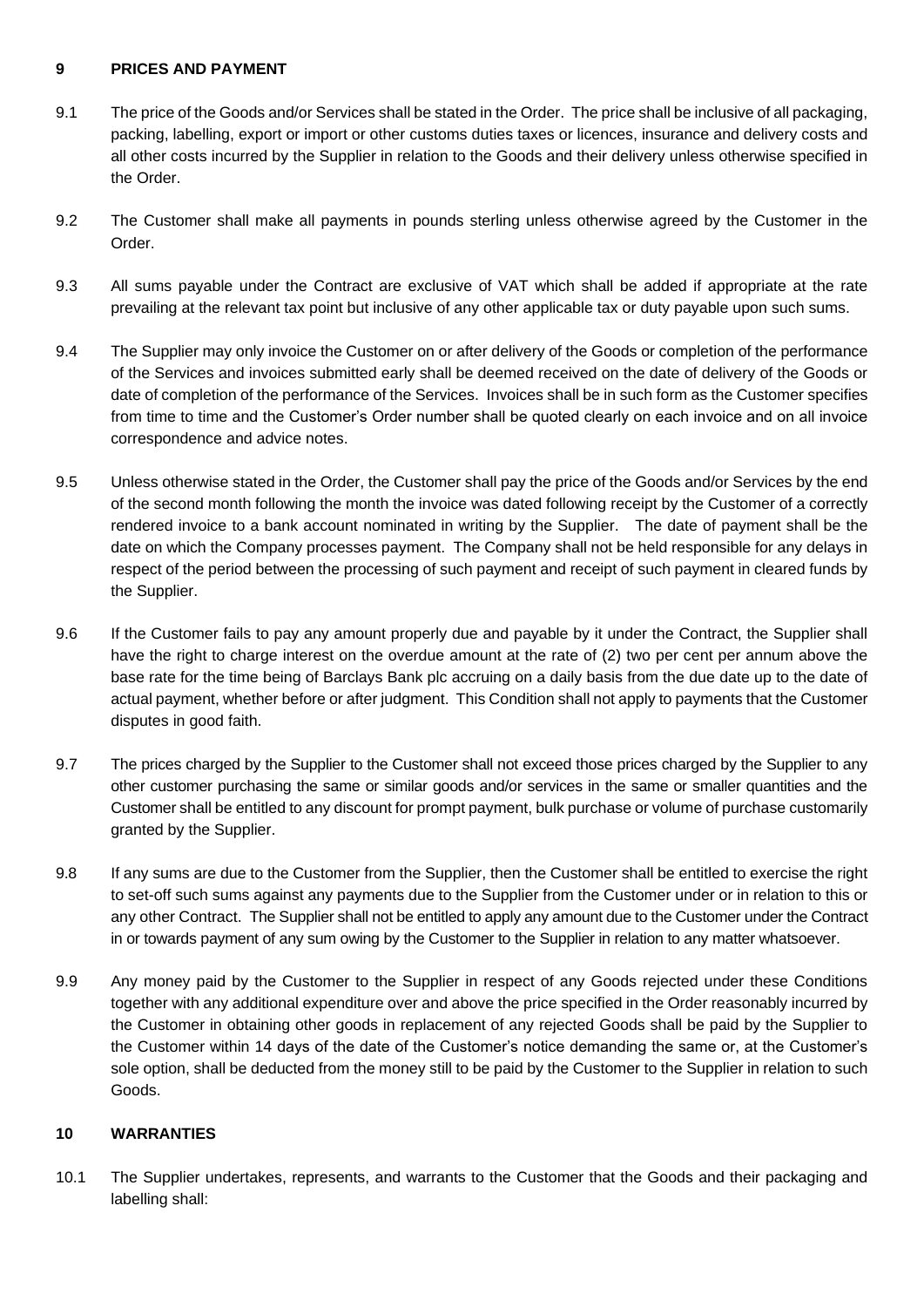- (a) be accompanied with accurate, complete, and comprehensible instructions for the treatment, assembly, use and/or storage of the Goods;
- (b) conform to the Specification and with any instructions of the Customer, and shall otherwise meet the requirements of the Order and this Contract;
- (c) be of satisfactory quality, free from defects in materials and workmanship and fit for their intended purpose (whether such purpose is implied or expressly stated in the Specification, Orders or Contract);
- (d) be free from design and other inherent defects (save to the extent that the Goods have been supplied in accordance with designs of the Customer);
- (e) comply with all Applicable Laws;
- (f) where applicable meet the Colour Standard; and
- (g) conform strictly as to quality, quantity and description with any samples provided by the Supplier for the purpose of supply of Goods of that type.
- <span id="page-5-0"></span>10.2 Where there is any breach of the Supplier's warranty in Condition [7.1](#page-3-1) (Provision of Services) or Condition [10.1](#page-4-0) or if any obligation, warranty or requirement imposed by, given or stated in the Contract in respect of the Goods or Services is not complied with, or the Goods or any instalment of the Goods are not delivered at the specified time or the Goods delivered are damaged the Customer shall be entitled at its sole discretion without liability to the Supplier (arising out of such action) and without prejudice to any other right or remedy the Customer may have to take one or more of the following actions to:
	- (a) cancel the Contract and treat the Contract as having never been entered into by the Supplier;
	- (b) reject the relevant Goods (in whole or in part) and any Goods already delivered which cannot be effectively and commercially used by reason of the non-delivery of any undelivered Goods;
	- (c) refuse to accept any subsequent delivery of the Goods;
	- (d) recover from the Supplier any costs reasonably incurred by the Customer in obtaining substitute goods or services from another supplier;
	- (e) require the Supplier at its sole cost to replace, repair the Goods or carry out such work as is necessary within 14 days so that the Goods conform to the Contract, Order and Specification;
	- (f) require the Supplier at its sole cost to re-execute the Services in accordance with the Contract, Order and Specification within seven days;
	- (g) treat this Contract as discharged by the Supplier's breach and:
		- (i) delay payment of the price for the Goods and Services until the requirements of this Contract, Order and any Specification are entirely fulfilled;
		- (ii) refuse to make payment of the price of the Goods or Services; or
		- (iii) require the repayment of any part of the price of the Goods or Services which the Customer has paid whether or not the Customer has previously required the Supplier to repair the Goods, supply any replacement Goods or re-execute the Services; and/or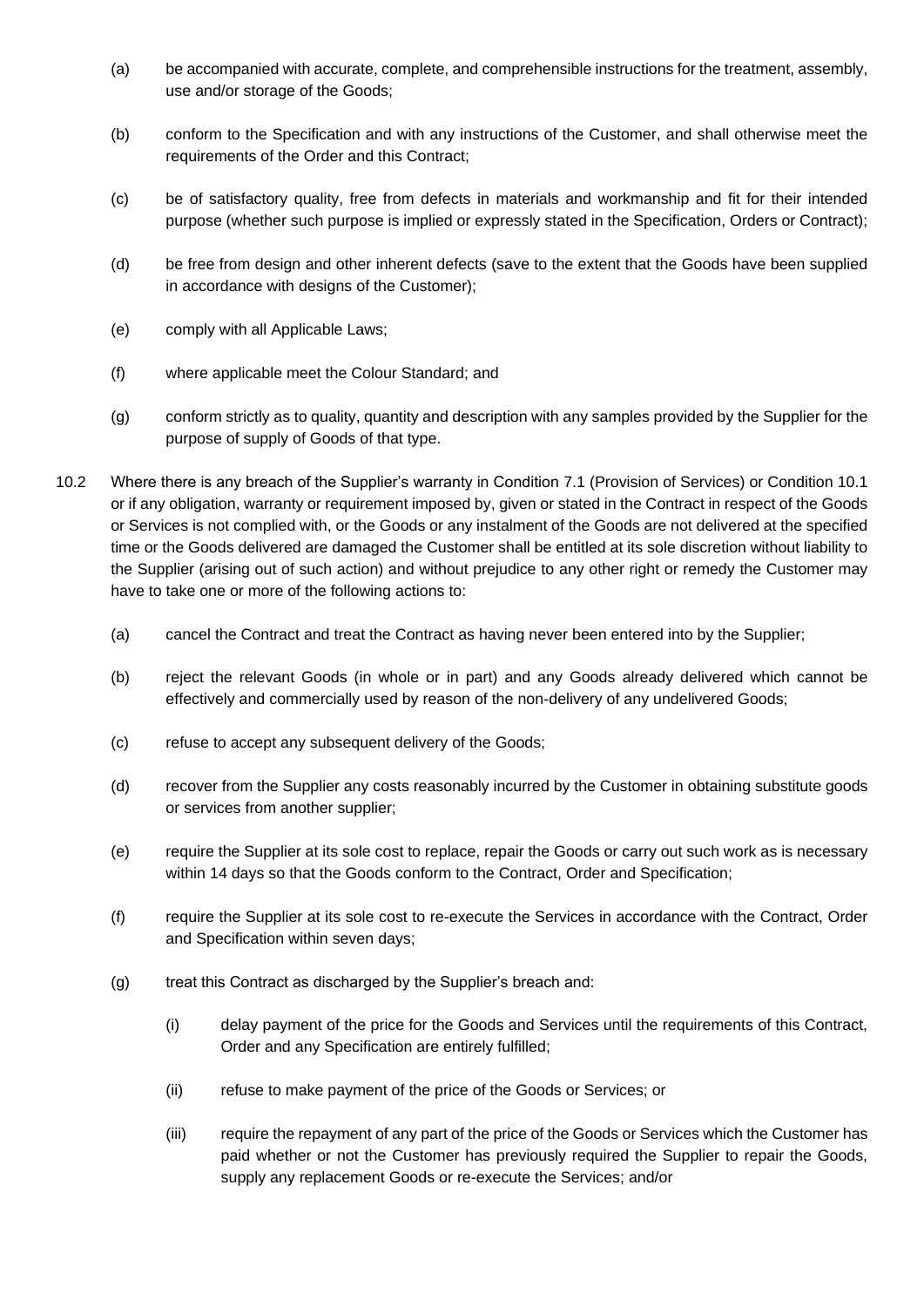- (h) claim such damages (including on-costs or lost revenue) as may have been incurred by the Customer as a result of the Supplier's breach of the Contract.
- 10.3 If the Customer claims that an Order has not been fulfilled or has been incorrectly fulfilled the Supplier shall be deemed to accept the validity of the claim unless it serves written notice on the Customer disputing the said claim and stating the reasons for its dispute within seven days of the date of the said claim.
- 10.4 If the Customer exercises any right under these Conditions the Customer may at its absolute discretion require the Supplier to collect the relevant Goods forthwith within two days or return the Goods to the Supplier at the Supplier's cost.
- 10.5 The Customer's rights under these Conditions are in addition to any statutory remedies available to the Customer.

#### **11 INDEMNITY**

- 11.1 In addition to any other remedy available to the Customer, the Supplier shall indemnify, defend and hold harmless the Customer in full and on demand from and against any and all liabilities, claims, demands, damages, losses or expenses (including reasonable legal and other professional adviser's fees and disbursements), interest and penalties incurred by them howsoever arising whether wholly or in part resulting directly or indirectly from the matters listed below whether or not such losses or the consequences of the matters listed below were foreseeable at the date of the Contract:
	- (a) any claim made against the Customer by a third party for death, personal injury or damage to property arising out of, or in connection with, defects in Goods, to the extent that the defect in the Goods is attributable to the acts or omissions of the Supplier, its employees, agents or subcontractors;
	- (b) any claim made against the Customer by a third party arising out of, or in connection with, the supply of the Goods or Services, to the extent that such claim arises out of the breach, negligent performance or failure or delay in performance of the Contract by the Supplier, its employees, agents or subcontractors; and
	- (c) any claim made against the Customer for actual or alleged infringement of a third party's Intellectual Property Rights arising out of, or in connection with, the manufacture, supply or use of the Goods, or receipt, use or supply of the Services.
- 11.2 The Supplier shall provide all facilities, assistance and advice required by the Customer or its insurers for the purpose of contesting or dealing with any action, claim or matter arising out of the Supplier's performance, or purported performance of, or failure to perform, the Contract.

## **12 INSURANCE**

12.1 The Supplier shall for so long as it is party to a Contract maintain in force at all times a product liability insurance policy in respect of injury or damage to persons or property arising out of the Supplier's supply of Goods and public liability and professional indemnity insurance policies in respect of the Supplier's provision of Goods or performance of Services, in each case with such indemnity limit as the Customer may from time to time reasonably require, and the Customer shall be entitled to inspect the terms of, and evidence of the existence of, each such policy at any time on reasonable notice.

### **13 ANTI-BRIBERY**

- 13.1 The Supplier undertakes that it:
	- (i) has not committed an offence under Sections 1, 2, 6 or 7 of the Bribery Act 2010 (a "Bribery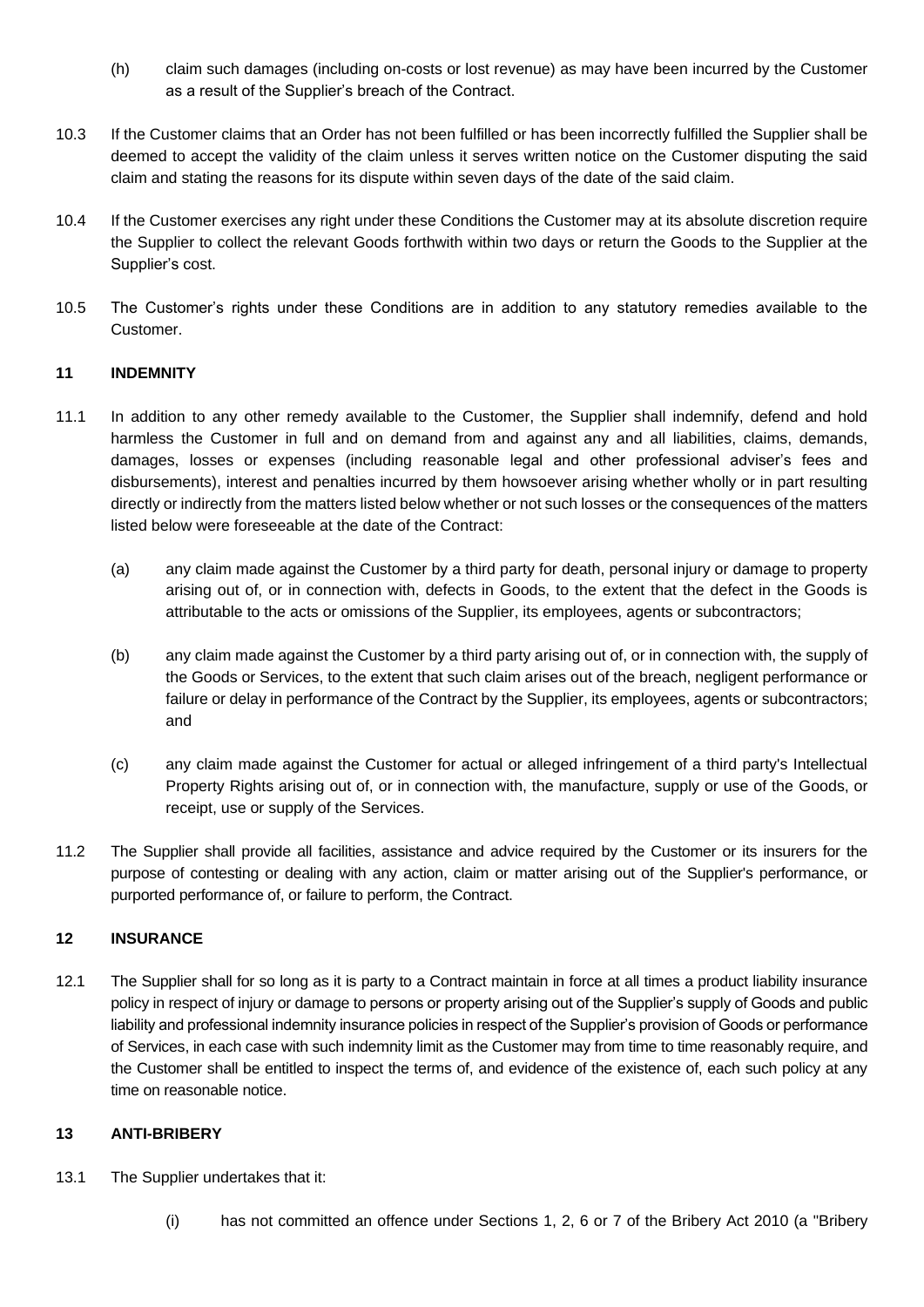Offence");

- (ii) has not been formally notified that it is subject to an investigation relating to alleged Bribery Offences or prosecution under the Bribery Act 2010;
- (iii) is not aware of any circumstances that could give rise to an investigation relating to an alleged Bribery Offence or prosecution under the Bribery Act 2010.
- 13.2 The Supplier agrees that it has in place, and shall maintain until termination of the Contract, adequate documented procedures designed to prevent persons associated with the Supplier (including an employee, subcontractor, or agent or other third party working on behalf of the Supplier or any Group Customer) from committing a Bribery Offence and shall comply with the Bribery Act 2010.

#### **14 TERMINATION**

- <span id="page-7-0"></span>14.1 The Customer may immediately terminate the Contract by giving notice in writing to the Supplier if:
	- (a) the Supplier commits a material breach of any of its obligations under the Contract which is incapable of remedy;
	- (b) the Supplier commits a breach of its obligations under the Contract which is capable of remedy and fails to remedy it or persists in such breach after 30 days of having been required in writing to remedy or desist;
	- (c) the Supplier:
		- (i) suspends, or threatens to suspend, payment of its debts (whether principal or interest) or is deemed to be unable to pay its debts within the meaning of Section 123 of the Insolvency Act 1986;
		- (ii) calls a meeting, gives a notice, passes a resolution, or files a petition, or an order is made, in connection with the winding up or dissolution of that party (save for the sole purpose of a solvent voluntary reconstruction or amalgamation);
		- (iii) has an application to appoint an administrator made or a notice of intention to appoint an administrator filed or an administrator is appointed in respect of it or all or any part of its assets;
		- (iv) has a receiver or administrative receiver appointed over all or any part of its assets or a person becomes entitled to appoint a receiver or administrative receiver over such assets;
		- (v) calls a meeting, gives a notice, passes a resolution, makes an application or files documents, or an order is made, or any other steps are taken in respect of obtaining a moratorium or a moratorium is obtained for that party;
		- (vi) takes any steps in connection with proposing a reorganisation of the party (whether by way of voluntary arrangement, company voluntary arrangement, scheme of arrangement, compromise, or arrangement or otherwise) or any such reorganisation is effected in relation to it, or it commences negotiations with all or any of its creditors with a view to rescheduling any of its debts;
		- (vii) has any steps taken by a secured lender to obtain possession of the property on which it has security or otherwise to enforce its security;
		- (viii) has any distress, execution or sequestration or other such process levied or enforced on any of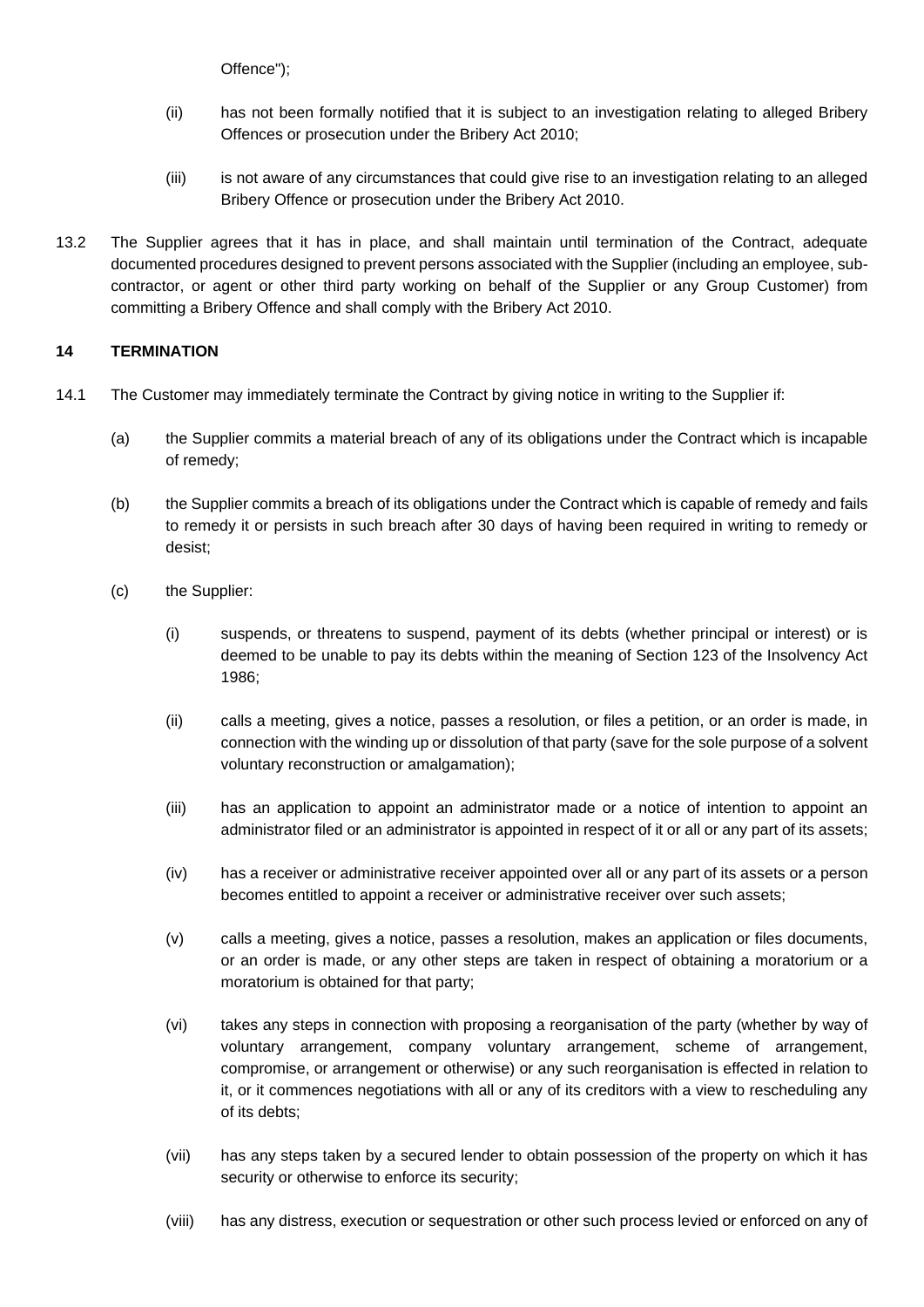its assets which is not discharged within 14 days of it being levied;

- (ix) has any proceeding taken, with respect to it in any jurisdiction to which it is subject, or any event happens in such jurisdiction that has an effect equivalent or similar to any of the events in this Condition [14.1\(c\);](#page-7-0) and/or
- (d) the Supplier ceases, or appears in the reasonable opinion of the Customer likely or is threatening to cease, to carry on all or a substantial part of its business.

### **15 CONSEQUENCES OF TERMINATION**

- 15.1 The termination of the Contract shall be without prejudice to the rights and remedies of either party which may have accrued up to the date of termination.
- 15.2 Upon termination of the Contract for any reason whatsoever:
	- (a) the relationship of the parties shall cease save as (and to the extent) expressly provided for in this Condition 15;
	- (b) the provisions of any provision which expressly or by implication is intended to come into or remain in force on or after termination will continue in full force and effect;
	- (c) subject to Condition 15.2(d) the Supplier shall immediately return to the Customer (or if the Customer so requests by notice in writing, destroy) all of the Customer's property in its possession at the date of termination including all Confidential Information, together with all copies of such Confidential Information and shall make no further use of such Confidential Information;
	- (d) if the Supplier is required by any law, regulation or government or regulatory body to retain any documents or materials which it would otherwise be required to return or destroy by Condition 15.2(c), it shall notify the Customer in writing of such retention, giving details of the documents or materials that it must retain; and
	- (e) the Supplier shall provide all assistance as is reasonably requested by the Customer to transfer the supply of Goods or Services to a replacement supplier.

### <span id="page-8-0"></span>**16 CONFIDENTIALITY**

- 16.1 The Supplier shall keep and procure to be kept secret and confidential all Confidential Information belonging to the Customer disclosed or obtained as a result of the relationship of the parties under the Contract and shall not use nor disclose the same save for the purposes of the proper performance of the Contract or with the prior written consent of the Customer.
- 16.2 The Supplier may disclose Confidential Information to an employee or consultant to the extent necessary for the performance of the Contract provided such disclosure is subject to obligations equivalent to those set out in the Contract.
- 16.3 The obligations of confidentiality in this Condition [16](#page-8-0) do not extend to any Confidential Information which the Supplier can show:
	- (a) is or becomes generally available to the public other than as a result of a breach of the obligations of confidentiality under the Contract; or
	- (b) was or is disclosed to it by a third party entitled to do so; or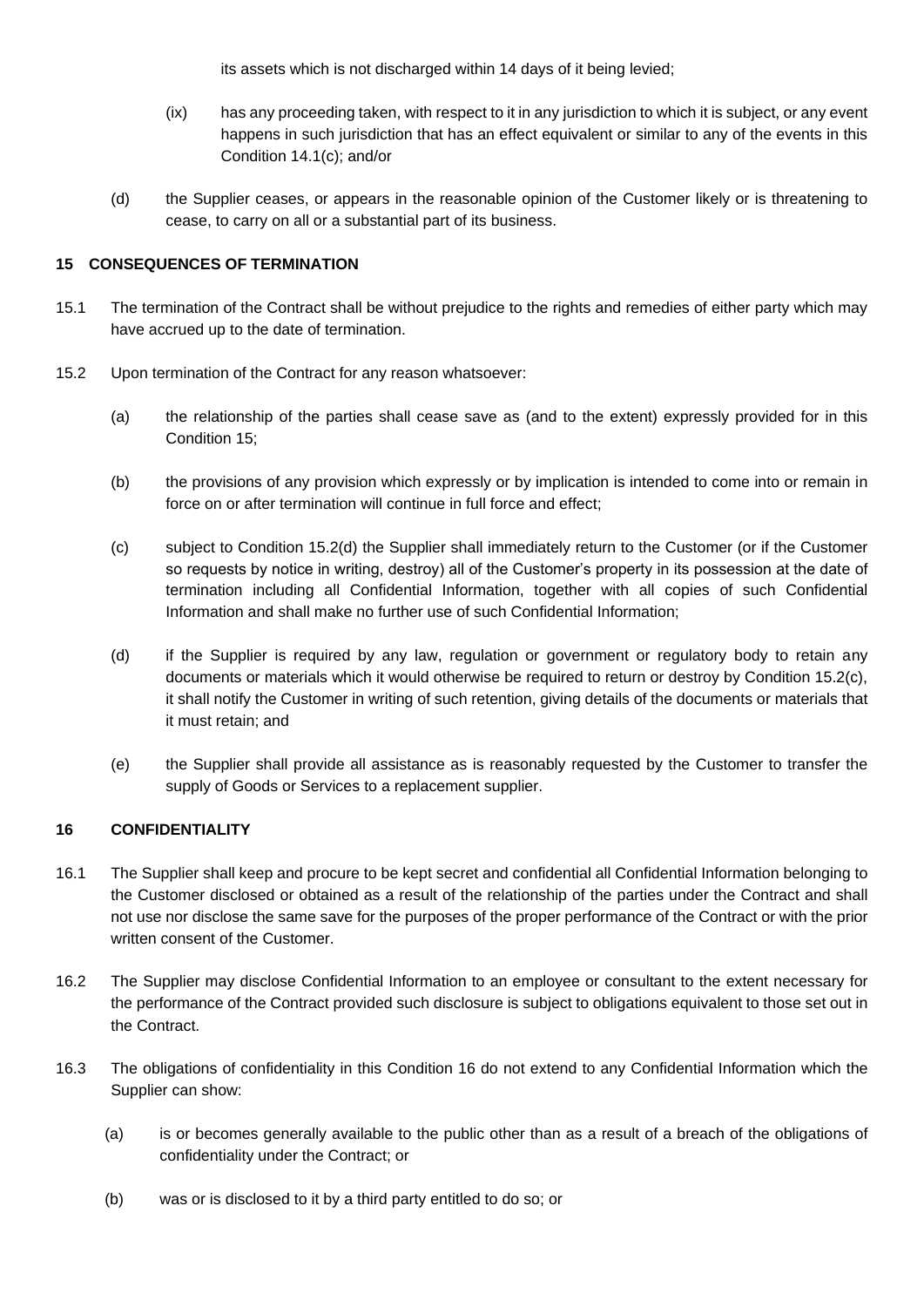- (c) the parties agree in writing is not Confidential Information or may be disclosed; or
- (d) is required to be disclosed under any Applicable Law, or by order of a court or governmental body or authority of competent jurisdiction.

### **17 GENERAL**

- 17.1 The Contract is personal to the Supplier.The Supplier shall not assign, delegate, sub-contract, transfer, charge or otherwise dispose of all or any of its rights and responsibilities under the Contract without the prior written consent of the Customer.
- 17.2 The Customer may assign, delegate, sub-contract, transfer, charge or otherwise dispose of all or any of its rights and responsibilities under the Contract at any time without the prior written consent of the Supplier.
- 17.3 A person who is not a party to the Contract has no rights (whether under the Contracts (Rights of Third Parties) Act 1999 or otherwise) to enforce any provision of the Contract.
- 17.4 The rights of the parties to terminate, rescind or agree any variation, waiver or settlement under the Contract are not subject to the consent of any person that is not a party to the Contract.
- 17.5 If at any time any part of the Contract is held to be or becomes void or otherwise unenforceable for any reason under any Applicable Law, the same shall be deemed omitted from the Contract and the validity and/or enforceability of the remaining provisions of the Contract shall not in any way be affected or impaired as a result of that omission.
- 17.6 The rights and remedies of either party in respect of the Contract shall not be diminished, waived or extinguished by the granting of any indulgence, forbearance or extension of time granted by that party to the other nor by any failure of, or delay in ascertaining or exercising any such rights or remedies. Any waiver of any breach of the Contract shall be in writing*.* The waiver by either party of any breach of the Contract shall not prevent the subsequent enforcement of that provision and shall not be deemed to be a waiver of any subsequent breach of that or any other provision.
- 17.7 No purported alteration or variation of the Contract shall be effective unless it is in writing, refers specifically to the Contract and is signed by a duly authorised representative of the Customer.

#### 17.8 **Notices**

- (a) Any notice or other communication given to a party under or in connection with the Contract shall be in writing, addressed to that party at its registered office (if it is a company) or its principal place of business (in any other case) or such other address as that party may have specified to the other party in writing in accordance with this Condition, and shall be delivered personally, sent by pre-paid first class recorded delivery or other next working day delivery service or commercial courier or email.
- (b) A notice or other communication shall be deemed to have been received: if delivered personally, when left at the address referred to in Condition 17.8(a); if sent by pre-paid first class post or other next working day delivery service, at 9.00 am on the second Business Day after posting; if delivered by commercial courier, on the date and at the time that the courier's delivery receipt is signed.
- (c) The provisions of this Condition shall not apply to the service of any proceedings or other documents in any legal action.